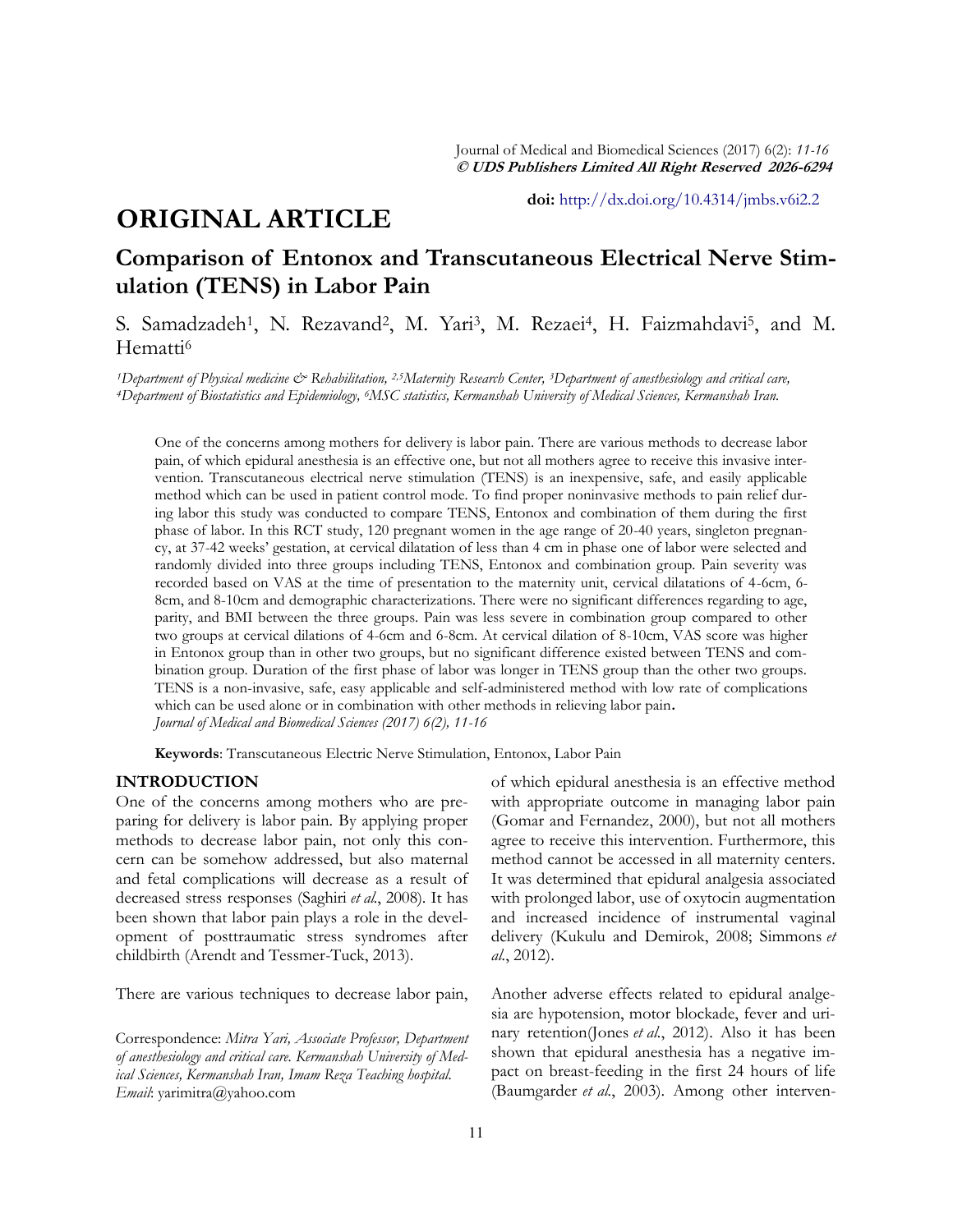#### **Noninvasive methods for relieving pain in labor** Samadzadeh *et al.,*

tions to relieve labor pain are pharmacologic agents such as narcotics, hypnotics, Entonox, and nonpharmacologic methods like transcutaneous electrical nerve stimulation (TENS) [\(Habanananda, 2004;](#_ENREF_10#_ENREF_10)  [Miller, 2010;](#_ENREF_16#_ENREF_16) Jones *et al.*[, 2012\)](#_ENREF_12#_ENREF_12).

Entonox is a gas mixture of oxygen (50%) and nitrous oxide (50%) which is inhaled through a oneway valve by mask during inspiration. Labor relief which is achieved by Entonox is associated without decrease in consciousness level. As it can be used in patient control mode, this method has gained much attention in labor. Intermittent use of Entonox is not associated with any complications and it is exhaled rapidly by expiration ([1970;](#_ENREF_1#_ENREF_1) [Baskett and Ben](#_ENREF_4#_ENREF_4)[nett, 1971;](#_ENREF_4#_ENREF_4) Latto *et al.*[, 1973;](#_ENREF_15#_ENREF_15) [Pazandeh](#_ENREF_18#_ENREF_18) *et al.*, 2004).

TENS is a non-invasive, inexpensive, safe, and easily applicable method which can be used in patient control mode. In this method, electricity is delivered through the skin causing stimulation of peripheral nerves and yielding a rapid relief in pain. It is used in both acute and chronic painful conditions [\(Augustinsson](#_ENREF_3#_ENREF_3) *et al.*, 1977; [Robson, 1979;](#_ENREF_19#_ENREF_19) [Nesheim,](#_ENREF_17#_ENREF_17)  [1981;](#_ENREF_17#_ENREF_17) [van der Spank](#_ENREF_26#_ENREF_26) *et al.*, 2000). There is no evidence that TENS causes any harm to mother and baby[\(Cluett, 1994\)](#_ENREF_8#_ENREF_8).

Fibers which related to the transmission of pain are A-delta and C fibers which are thin fibers with high threshold. TENS stimulates A-beta fibers which are thick fibers with low threshold and are related to touch sensation. Based on gate-control theory, stimulation of A-beta fibers inhibits transmission of action potential to A-delta and C fibers in the dorsal horn of the spinal column. This, in turn, inhibits transmission of pain to brain centers. In addition, TENS has an inhibitory mechanism and also releases endogenous opioids ([Robson, 1979\)](#_ENREF_19#_ENREF_19). To find proper noninvasive methods for relieving pain during labor, this study was conducted to compare TENS, Entonox and combination of them during the first phase of labor.

## **MATERIALS AND METHODS**

### **Study design and population**

This study is registered on IRCT.ir (Ref. No.

IRCT201011295274N1) as a randomized clinical trial (RCT). In this study, 120 pregnant women in the age range of 20-40 years, singleton pregnancy, at 37-42 weeks' gestation, fetal vertex presentation, cervical dilatation of less than 4 cm, and in phase one of labor who did not request epidural anesthesia were included. Exclusion criteria were multifetal pregnancy, cardiac diseases of mother, having pace maker, skin infectious diseases, and epilepsy.

#### **Data collection**

After obtaining informed consent and providing explanations about Entonox and TENS, the patients were randomly divided (by method of 1:1:1) into three groups. First group was TENS group (40 subjects) for whom pure oxygen was applied instead of Entonox and electrode pads were attached on T10-l1 and S2-S4 dermatomes on both sides of the spinal column. Electrodes were attached and the TENS machine turns ON while a continuous frequency of 50Hz was applied. During uterine contractions, mother was supposed to push the button ON resulted in burst stimulation with 2-Hz frequency and 0.25ms duration. The machine used was TENS (TENSMED, Netherland, Enrofnonius, 911) which measured 70\*70mm. The electrode pads measured 90\*32mm.

The second group (40 subjects) was Entonox group for whom similar to the first group; electrodes were placed on both sides of the spinal column and TENS machine was ON, but electrodes were not attached to the machine and Entonox was inhaled via mask during uterine contractions. Third group was combination group (40 subjects) in which both Entonox and TENS were applied.

In case of severe pain  $(NAS > 5)$ , 25mg of meperidine was administered intravenously. Pain severity was recorded using visual analog scale (VAS) at the time of presentation to the maternity unit, and at cervical dilatations of 4-6cm, 6-8cm, and 8-10cm. The VAS used here was a 10-cm scale with 0 as no pain status and 10 as the most severe pain represented on the scale. Other variables recorded were age, parity, gestational age, BMI, duration of the first phase of labor from cervical dilation of 4cm,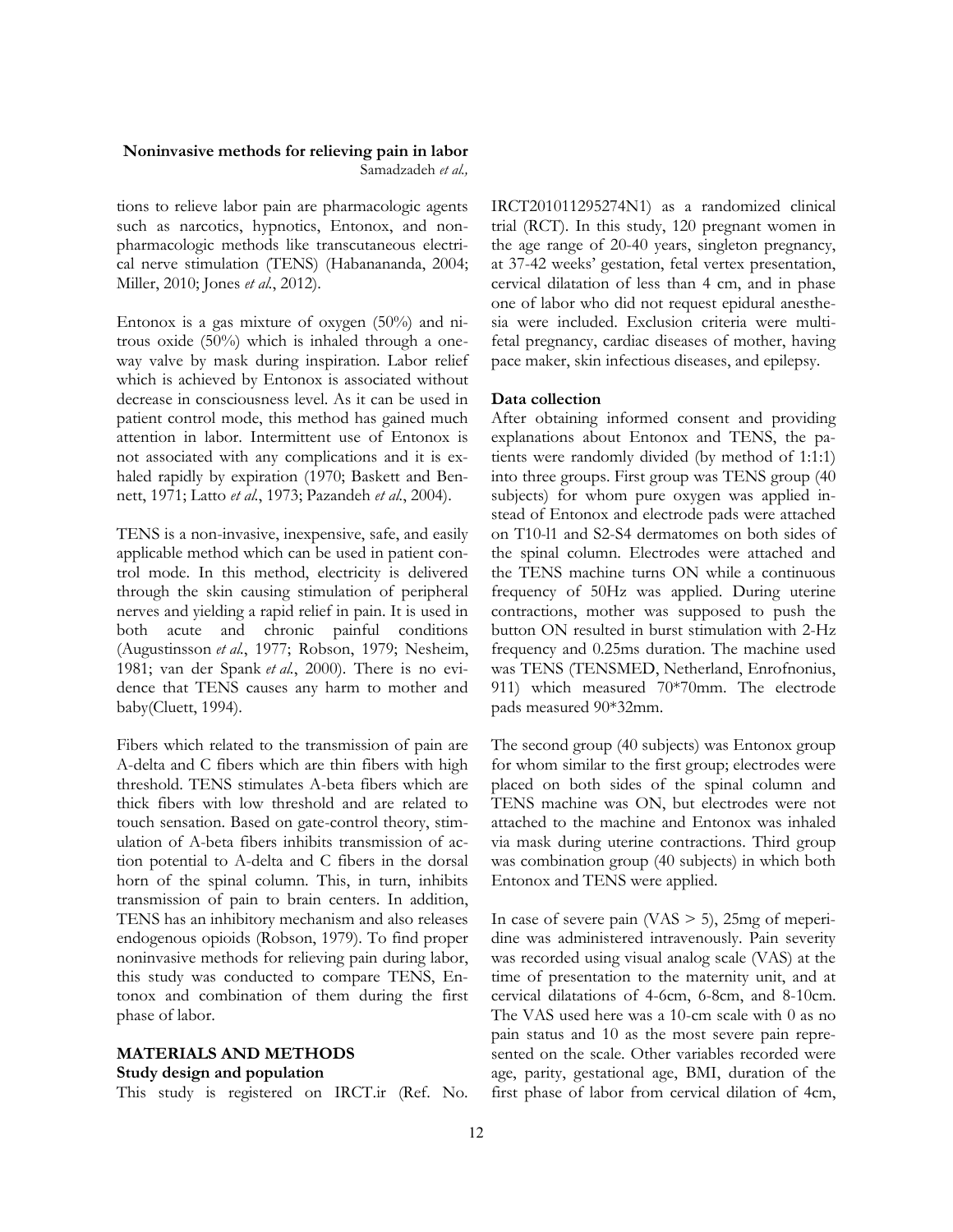the amount of meperidine that used, and nausea and vomiting frequency.

### **Statistical analysis**

Analysis of qualitative data was done by Chi-squared test and one-way logistic regression. Analysis of continuous variables were done by the Kolmogorov– Smirnov test, The Kruskal–Wallis test, and two-bytwo comparisons. P values of less than 0.05 were considered statistically significant.

#### **RESULTS**

There were no significant differences with regard to age, parity, and BMI between the three groups

#### **Noninvasive methods for relieving pain in labor** Samadzadeh *et al.,*

(Table 1). Pain was less severe in combination group compared to other two groups at cervical dilations of 4-6cm and 6-8cm. It should be noted that at the mentioned cervical dilations VAS score was higher in Entonox group than in TENS group, but the difference was not statistically significant.

Nausea frequency was different between the three groups and one-way logistic regression analysis demonstrated that the incidence of nausea in TENS and Entonox groups was respectively 2 and 5 times higher than in combination group  $(P= 0.004)$ (Table 2).

| Demographic data   | Entonox group<br>$No = 40$ | TENS group<br>$No = 40$ | Combined group<br>$No = 40$ | P value |
|--------------------|----------------------------|-------------------------|-----------------------------|---------|
| Age (year)         | $26.68 \pm 6.49$           | $25.9 \pm 5.84$         | $29.31 \pm 6.41$            | 0.085   |
| Parity (frequency) | $1.9 \pm 1.6$              | $1.8 \pm 1.2$           | $1.9 \pm 1$                 | 0.893   |
| BMI $(Kg/m^2)$     | $25.8 \pm 3.9$             | $24.6 \pm 3.9$          | $24.9 \pm 3.2$              | 0.126   |

**Data presented as Mean ± SD, p-value <0.05 is statistically significant; BMI-body mass index**

**Table 2. Comparison of Pain Severity in all Groups of Study**

| <b>Uterine group Cervical</b><br>Dilatation | Mean (SD)       | P value |
|---------------------------------------------|-----------------|---------|
| $4-6cm$                                     |                 |         |
| <b>TENS</b>                                 | $3.60 \pm 1.44$ | 0.039   |
| Entonox                                     | $3.85 \pm 1.91$ |         |
| Combined                                    | $2.93 \pm 1.42$ |         |
| 6-8cm                                       |                 |         |
| TENS                                        | $4.50 \pm 2.14$ | 0.019   |
| Entonox                                     | $4.93 \pm 2.46$ |         |
| Combined                                    | $3.55 \pm 1.37$ |         |
| $8-10cm$                                    |                 |         |
| <b>TENS</b>                                 | $4.73 \pm 2.11$ | 0.010   |
| Entonox                                     | $6.23 \pm 3.02$ |         |
| Combined                                    | $4.35 \pm 1.51$ |         |

Data presented as Mean  $\pm$  SD, p-value <0.05 is sta**tistically significant**

At cervical dilation of 8-10cm, VAS score was higher in Entonox group than in other two groups, but no significant difference existed between TENS and combination group (6.5, 5, and 4.3 respectively in Entonox, TENS, and combination groups) (Table 3).

The duration of first phase of labor was longer in TENS group (300.1 224.8) than other two groups and not significantly difference between combination (214.6 151.4) and Entonox group (228.5 92.4). Regarding the amount of analgesic administered, a significant difference was found between the three groups (P< 0.001). According to the Chi-squared test, no significant difference existed between Entonox and TENS groups ( $P = 0.066$ ), but this variable was significantly lower in combination group compared to other two groups (P< 0.001).

| <b>Results</b>            | Entonox, $n\binom{0}{0}$ | TENS, $n\frac{\gamma}{\delta}$ | Combined, $n\binom{0}{0}$ | <b>P</b> value |
|---------------------------|--------------------------|--------------------------------|---------------------------|----------------|
| Nausea and vomiting       | 17(42.5)                 | (42.5)                         | 5(20)                     | 0.004          |
| Amount of meperidine (mg) | 34 (85)                  | (67.5)<br>∸                    | 2(30)<br>. 4              | $\rm 0.001$    |

Data presented as Mean  $\pm$  SD, p-value <0.05 is statistically significant; BMI-body mass index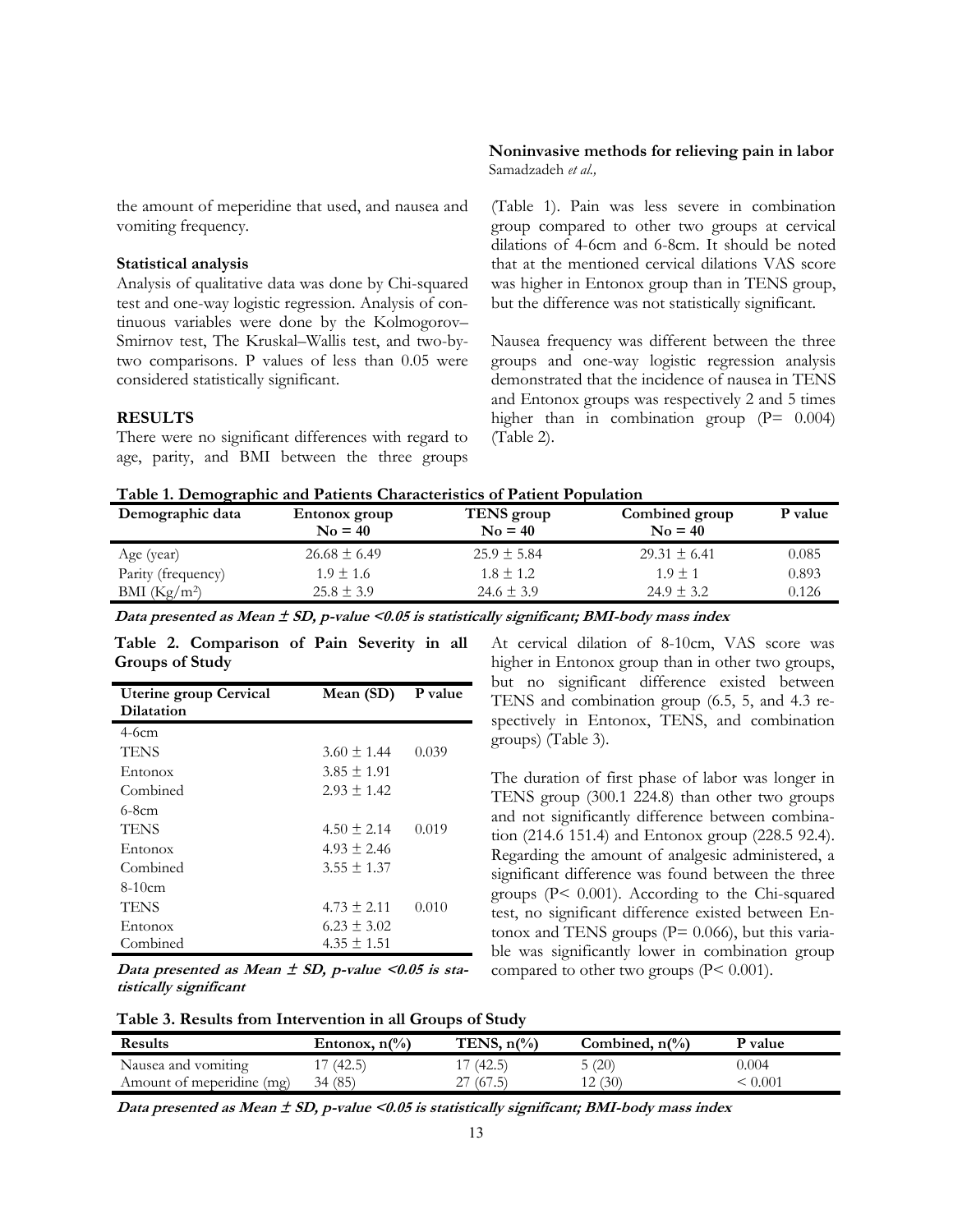#### **Noninvasive methods for relieving pain in labor**

Samadzadeh *et al.,*

### **DISCUSSION**

Effectiveness of Entonox and TENS in decreasing pain were similar at the initial and middle stages of phase one of labor as pain was not severe, but influence of applying both methods were more significant in pain relief. At the end of labor and more cervical dilatations, using TENS alone or in combination with Entonox were more effective in relieving pain than using of Entonox alone.

Harrison et al. compared the analgesia induced by epidural anesthesia, Entonox, TENS, and intravenous narcotic during labor. They indicated that effective analgesia was achieved in 88% of mothers who underwent epidural anesthesia and partial effectiveness was observed in other methods. They also pointed out that Entonox was more effective in women who presented in earlier stages of labor [\(Harrison](#_ENREF_11#_ENREF_11) *et al.*, 1987).

Chia et al. also compared analgesia induced by TENS and Entonox in labor and observed that these two methods had similar effect in decreasing labor pain and the best time that these exert their analgesic effect is when interval time between uterine contractions is 5-10 minutes (Chia *et al.*[, 1990\)](#_ENREF_7#_ENREF_7).

Augustinson and colleagues studied the efficacy of TENS in labor pain and advocated TENS as a safe and beneficial method in decreasing labor pain. They proposed TENS could be used as a basic method for labor pain management without any side effect and the other methods can be added to this method for more efficacy. This is supported by our results since TENS is helpful in final period of the first phase of labor when labor pain is aggravated more [\(Augustinsson](#_ENREF_3#_ENREF_3) *et al.*, 1977).

Kaplan et al. made use of TENS for pain management in the first phase of labor in 104 pregnant women (both primiparous and multiparous women). Most patients stated that TENS is effective in labor pain and asked to repeat this method in their future pregnancy and labor. They also reported that duration of the first phase of labor was shorter in the group for which TENS was applied compared to control group ([Kaplan](#_ENREF_13#_ENREF_13) *et al.*, 1998).

However, in the current study, TENS subjects did not have shorter first phase of labor. This discrepancy could be justified by the fact that in Kaplan's study, the control group had no pain, but in our study TENS group was compared to Entonox group and presumably Entonox was a factor which contributed to shortening of the first phase of labor. As seen in Harrison's study, where Entonox, TENS, epidural anesthesia, and intravenous medications were compared, it was reported that Entonox shortened the first phase of labor which is compatible with our results ([Harrison](#_ENREF_11#_ENREF_11) *et al.*, 1987). Tashani et al. also reported that TENS is a proper method for pain management in labor and in interpretation of mechanisms involved in pain relief stated that this method not only inhibits sending of signals through the dorsal horn to the brain, but also it causes release of endorphins and other neurochemicals such as 5HT, GABA, acetylcholine, adrenaline, and adenosine [\(Tashani and Johnson,](#_ENREF_23#_ENREF_23)  [2009\).](#_ENREF_23#_ENREF_23)

Stewart et al. stated that TENS has moderate efficacy in relieving labor pain ([Stewart, 1979\).](#_ENREF_22#_ENREF_22) But Vander et al. studied the effect of TENS on epidural anesthesia request in mothers, concluded that TENS had no effect on epidural anesthesia requests ([van der Spank](#_ENREF_26#_ENREF_26) *et al.*, 2000).This conclusion can be based on the fact that TENS can only induce a partial pain relief and compared to epidural anesthesia which has complete analgesia, TENS was not so demanded.

Nesheim et al. also indicated that TENS is not effective in labor pain relief ([Nesheim, 1981\)](#_ENREF_17#_ENREF_17). Van der ploeg et al. concluded that TENS was not more effective than a placebo during the first stage of labor [\(van der Ploeg](#_ENREF_25#_ENREF_25) *et al.*, 1996). Bedwell et al. supporting a review of evidence on the effectiveness of TENS for pain relief in labor, stated that there is only limited evidence that TENS reduces pain in labor ([Bedwell](#_ENREF_6#_ENREF_6) *et al.*, 2011).

Tsen et al. made use of TENS in combination with CSE(combined spinal epidural) and concluded that TENS had no effect on lengthening the duration of analgesia by CSE (Tsen *et al.*[, 2001\).](#_ENREF_24#_ENREF_24) All of these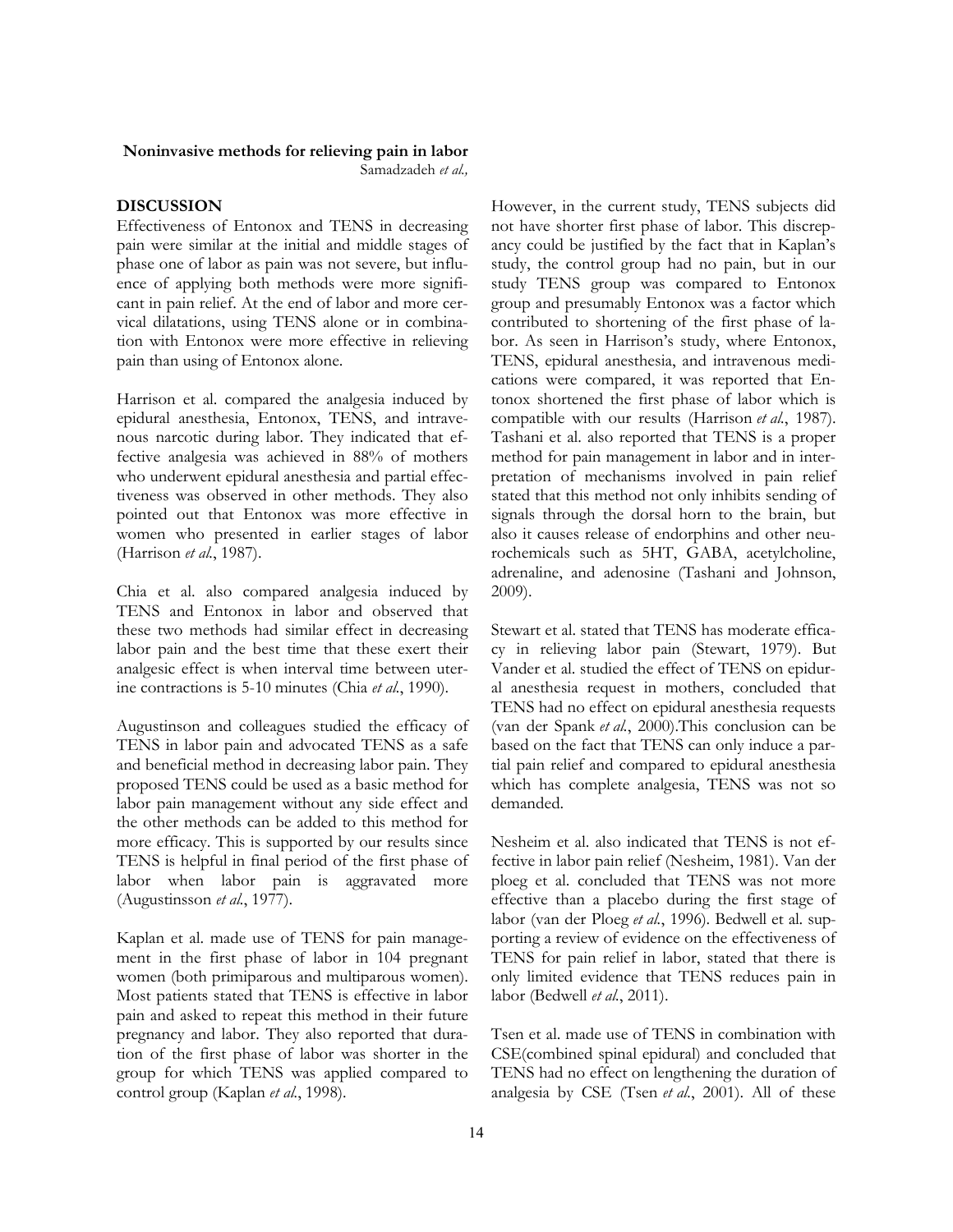studies emphasized that TENS has a partial analgesic effect in labor pain and in comparison to CSE and epidural analgesia has less analgesic effect. Regarding to medication, we concluded that analgesic was less frequently requested in combination group and no significant difference was found between Entonox and TENS groups. Nesheim et al. did not report a decrease in analgesic use when compared TENS to control group ([Nesheim, 1981\).](#_ENREF_17#_ENREF_17)

Harrison et al. stated that in their study, requirement for analgesia was similar in TENS and Entonox groups ([Harrison](#_ENREF_11#_ENREF_11) *et al.*, 1987) which is consistent with our results and demonstrates the cumulative effect of using two methods for pain control at the same time. According to the obtained findings, nausea and vomiting was more common in Entonox group compared to TENS group, but this was lower in combination group than in other groups. This may indicate relationship between pain and occurrence of nausea and vomiting owing to the fact that there was less nausea in the combination group. It is likely that lower rate of nausea and vomiting in combination group correlates with less use of narcotics in this group. It is suggested to do a study in the future to investigate the relationship between Entonox and occurrence of nausea and vomiting.

#### **CONCLUSION**

Transcutaneous electrical nerve stimulation (TENS) which is serve as non-invasive, safe, easy applicable and self-administered method with low rate of complications can be used alone or in combination with other methods in relieving labor pain.

### **ACKNOWLEDGMENT**

We thank Dr. FarivarFerdowsi, resident of obstetrics and gynecology who helped in gathering the data and also Ms. Almasi for her sincere help.

### **COMPETING INTERESTS**

The authors declare that they have no competing interests.

### **REFERENCES**

(1970) Clinical trials of different concentrations of oxygen and nitrous oxide for obstetric anal-

**Noninvasive methods for relieving pain in labor** Samadzadeh *et al.,*

> gesia. Report to the Medical Research Council of the Committee on Nitrous Oxide and Oxygen Analgesia in Midwifery. *Br Med J* 1(5698), 709-713.

- Arendt K.W. and Tessmer-Tuck J.A. (2013) Nonpharmacologic labor analgesia. *Clin Perinatol* 40(3), 351-371.
- Augustinsson L.E., Bohlin P., Bundsen P., Carlsson C.A., Forssman L., Sjoberg P. and Tyreman N.O. (1977) Pain relief during delivery by transcutaneous electrical nerve stimulation. *Pain* 4(1), 59-65.
- Baskett P.J. and Bennett J.A. (1971) Pain relief in hospital: the more widespread use of nitrous oxide. *Br Med J* 2(5760), 509-511.
- Baumgarder D.J., Muehl P., Fischer M. and Pribbenow B. (2003) Effect of labor epidural anesthesia on breast-feeding of healthy fullterm newborns delivered vaginally. *J Am Board Fam Pract* 16(1), 7-13.
- Bedwell C., Dowswell T., Neilson J.P. and Lavender T. (2011) The use of transcutaneous electrical nerve stimulation (TENS) for pain relief in labour: a review of the evidence. *Midwifery* 27(5), e141-148.
- Chia Y.T., Arulkumaran S., Chua S. and Ratnam S.S. (1990) Effectiveness of transcutaneous electric nerve stimulator for pain relief in labour. *Asia Oceania J Obstet Gynaecol* 16(2), 145-151.
- Cluett E. (1994) Analgesia in labour: a review of the TENS method. *Prof Care Mother Child* 4(2), 50-52.
- Gomar C. and Fernandez C. (2000) Epidural analgesia-anaesthesia in obstetrics. *Eur J Anaesthesiol* 17(9), 542-558.
- Habanananda T. (2004) Non-pharmacological pain relief in labour. *J Med Assoc Thai* 87 Suppl 3S194-202.
- Harrison R.F., Shore M., Woods T., Mathews G., Gardiner J. and Unwin A. (1987) A comparative study of transcutaneous electrical nerve stimulation (TENS), entonox, pethidine + promazine and lumbar epidural for pain relief in labor. *Acta Obstet Gynecol Scand* 66(1), 9-14.